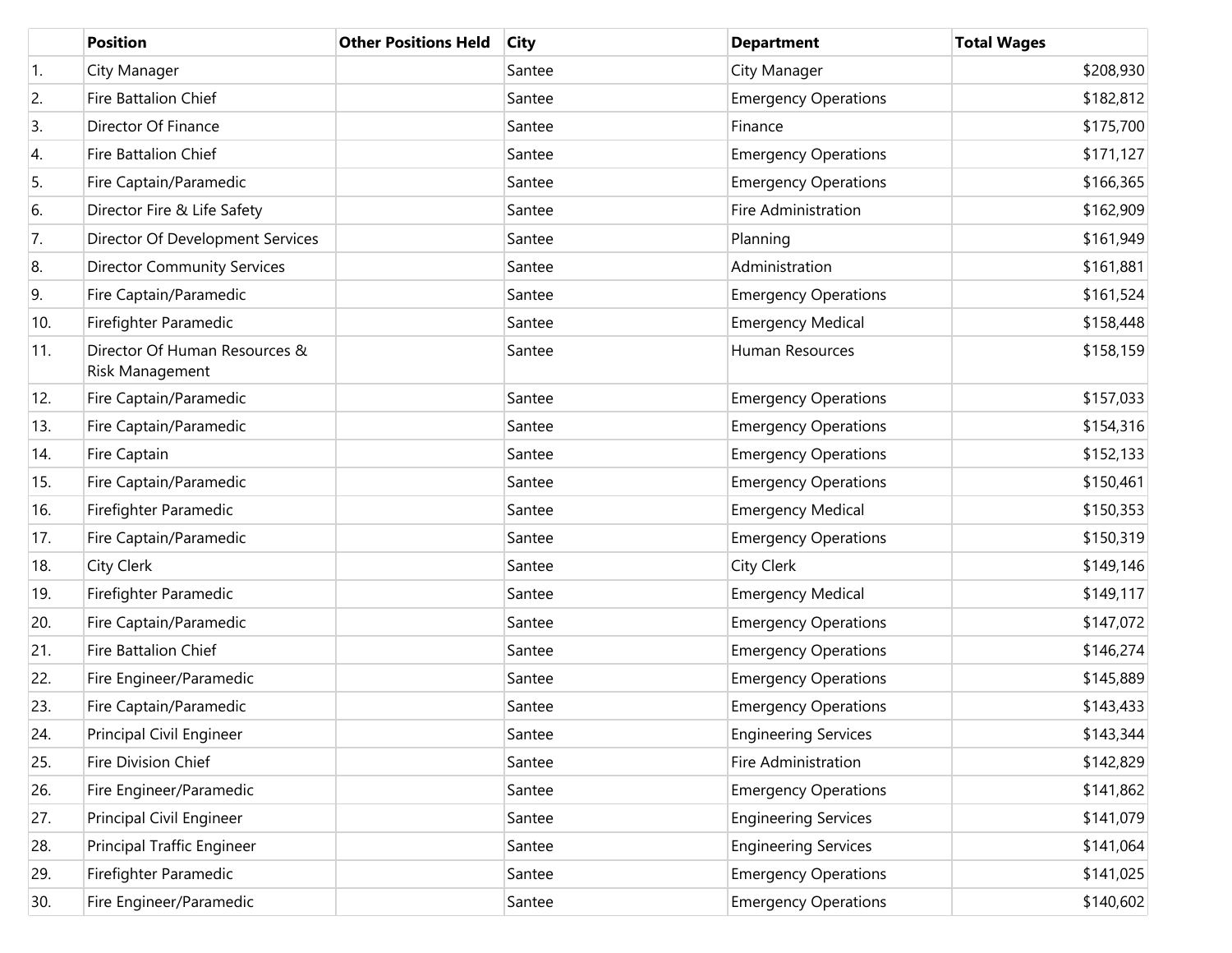| 31. | Assistant To City Manager    | Santee | City Manager                | \$140,171 |
|-----|------------------------------|--------|-----------------------------|-----------|
| 32. | Fire Captain/Paramedic       | Santee | <b>Emergency Operations</b> | \$139,148 |
| 33. | Fire Engineer/Paramedic      | Santee | <b>Emergency Operations</b> | \$138,823 |
| 34. | Fire Captain/Paramedic       | Santee | <b>Emergency Operations</b> | \$137,869 |
| 35. | Fire Engineer/Paramedic      | Santee | <b>Emergency Operations</b> | \$137,809 |
| 36. | Fire Engineer/Paramedic      | Santee | <b>Emergency Operations</b> | \$137,280 |
| 37. | Fire Captain/Paramedic       | Santee | <b>Emergency Operations</b> | \$134,383 |
| 38. | Firefighter Paramedic        | Santee | <b>Emergency Operations</b> | \$133,762 |
| 39. | Fire Engineer                | Santee | <b>Emergency Operations</b> | \$132,533 |
| 40. | Fire Engineer/Paramedic      | Santee | <b>Emergency Operations</b> | \$132,074 |
| 41. | Firefighter Paramedic        | Santee | <b>Emergency Medical</b>    | \$132,058 |
| 42. | Firefighter Paramedic        | Santee | <b>Emergency Medical</b>    | \$130,749 |
| 43. | Firefighter Paramedic        | Santee | <b>Emergency Medical</b>    | \$130,551 |
| 44. | Fire Engineer/Paramedic      | Santee | <b>Emergency Operations</b> | \$127,057 |
| 45. | Senior Civil Engineer        | Santee | <b>Engineering Services</b> | \$126,238 |
| 46. | Senior Civil Engineer        | Santee | <b>Engineering Services</b> | \$125,512 |
| 47. | Senior Civil Engineer        | Santee | <b>Engineering Services</b> | \$125,512 |
| 48. | Senior Traffic Engineer      | Santee | <b>Engineering Services</b> | \$125,512 |
| 49. | Fire Captain/Paramedic       | Santee | <b>Emergency Operations</b> | \$125,497 |
| 50. | Firefighter Paramedic        | Santee | <b>Emergency Operations</b> | \$125,412 |
| 51. | Firefighter Paramedic        | Santee | <b>Emergency Medical</b>    | \$123,540 |
| 52. | Fire Engineer/Paramedic      | Santee | <b>Emergency Operations</b> | \$122,163 |
| 53. | Fire Engineer                | Santee | <b>Emergency Operations</b> | \$120,911 |
| 54. | Finance Manager              | Santee | Finance                     | \$120,868 |
| 55. | Fire Marshal                 | Santee | Fire Administration         | \$120,524 |
| 56. | Fire Engineer/Paramedic      | Santee | <b>Emergency Operations</b> | \$116,521 |
| 57. | Firefighter Paramedic        | Santee | <b>Emergency Medical</b>    | \$116,455 |
| 58. | Firefighter Paramedic        | Santee | <b>Emergency Operations</b> | \$113,500 |
| 59. | Economic Development Manager | Santee | Economic Development        | \$110,858 |
| 60. | Firefighter Paramedic        | Santee | <b>Emergency Medical</b>    | \$105,436 |
| 61. | Associate Civil Engineer     | Santee | <b>Engineering Services</b> | \$102,954 |
| 62. | Firefighter Paramedic        | Santee | <b>Emergency Medical</b>    | \$99,907  |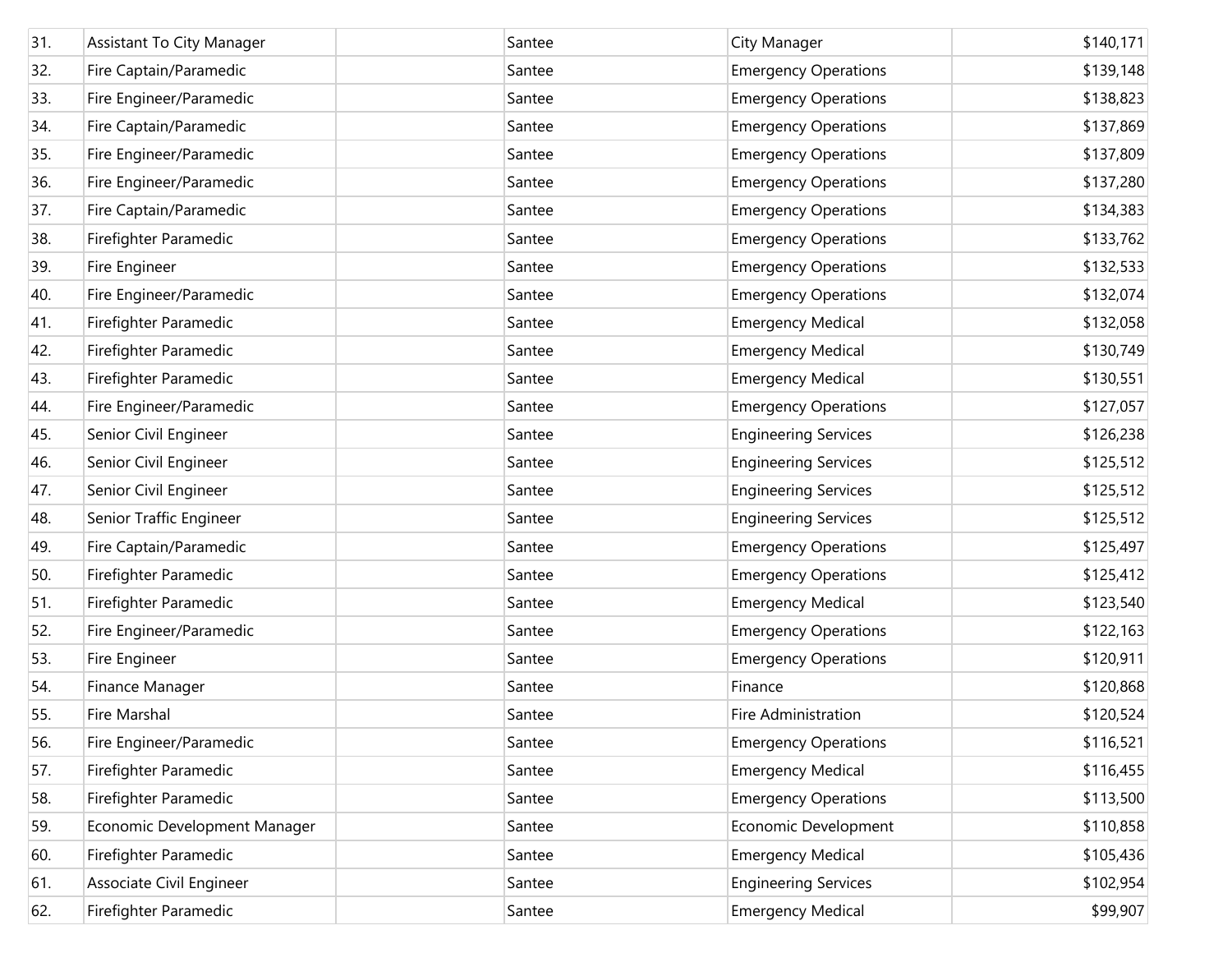| 63. | Senior Management Analyst                         | Santee | Planning                          | \$98,684 |
|-----|---------------------------------------------------|--------|-----------------------------------|----------|
| 64. | Senior Management Analyst                         | Santee | Administration                    | \$98,312 |
| 65. | Information Technology Manager                    | Santee | Information Technology            | \$97,736 |
| 66. | Confidential Senior Human<br>Resources Analyst    | Santee | Human Resources                   | \$94,806 |
| 67. | Principal Planner                                 | Santee | Planning                          | \$92,183 |
| 68. | Engineering Inspector                             | Santee | <b>Engineering Services</b>       | \$90,859 |
| 69. | Firefighter Paramedic                             | Santee | <b>Emergency Operations</b>       | \$90,638 |
| 70. | Firefighter Paramedic                             | Santee | <b>Emergency Medical</b>          | \$90,097 |
| 71. | Firefighter Paramedic                             | Santee | <b>Emergency Operations</b>       | \$89,326 |
| 72. | Firefighter Paramedic                             | Santee | <b>Emergency Medical</b>          | \$88,493 |
| 73. | <b>Confidential Payroll Specialist</b>            | Santee | Finance                           | \$87,926 |
| 74. | Storm Water Program Manager                       | Santee | Storm water                       | \$84,763 |
| 75. | <b>Recreation Services Manager</b>                | Santee | <b>Recreation Services</b>        | \$83,013 |
| 76. | Associate Planner                                 | Santee | Planning                          | \$82,161 |
| 77. | Public Services Manager                           | Santee | <b>Public Services</b>            | \$80,187 |
| 78. | Firefighter Paramedic                             | Santee | <b>Emergency Operations</b>       | \$79,552 |
| 79. | Lead Equipment Mechanic                           | Santee | Fleet Operations &<br>Maintenance | \$79,340 |
| 80. | Acting Park & Landscape<br>Supervisor             | Santee | <b>Public Services</b>            | \$78,307 |
| 81. | Confidential Secretary To City<br>Manager/Council | Santee | City Manager                      | \$77,663 |
| 82. | Assistant Engineer                                | Santee | <b>Engineering Services</b>       | \$77,549 |
| 83. | Associate Planner                                 | Santee | Planning                          | \$77,333 |
| 84. | Special Events Supervisor                         | Santee | <b>Recreation Services</b>        | \$76,715 |
| 85. | <b>Procurement Specialist</b>                     | Santee | Finance                           | \$74,755 |
| 86. | <b>Acting Public Works Supervisor</b>             | Santee | <b>Public Services</b>            | \$72,745 |
| 87. | Management Assistant                              | Santee | Administration                    | \$72,742 |
| 88. | Management Assistant                              | Santee | Fire Administration               | \$72,489 |
| 89. | Firefighter Paramedic                             | Santee | <b>Emergency Operations</b>       | \$72,422 |
| 90. | Confidential Accountant                           | Santee | Finance                           | \$71,405 |
| 91. | <b>Equipment Operator</b>                         | Santee | <b>Public Services</b>            | \$69,246 |